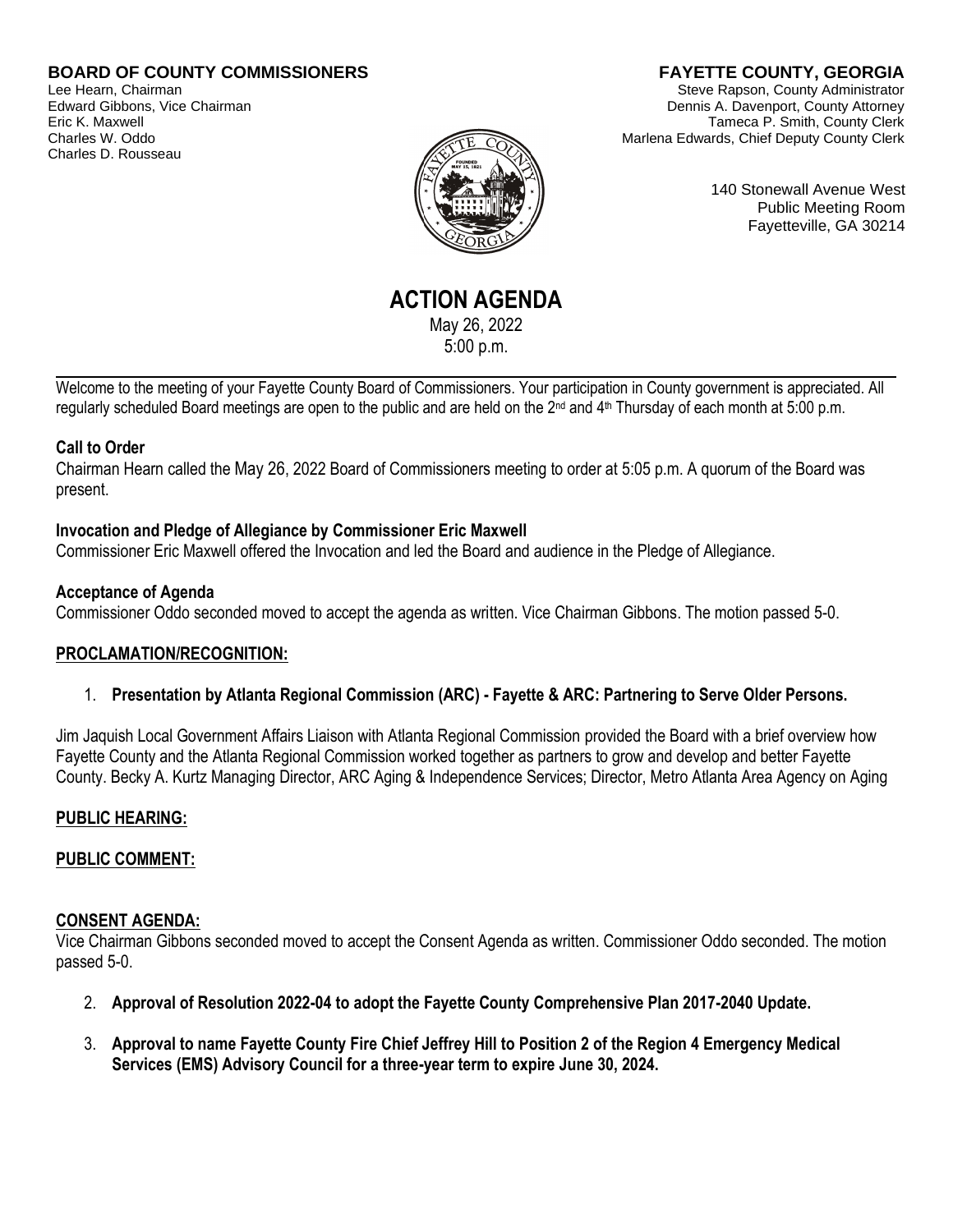- 4. **Approval of the reappointment of Fayette County Assistant Fire Chief Steven Folden to Position 4 of the Region 4 Emergency Medical Services (EMS) Advisory Council for a three-year term to begin July 1, 2022 and expire June 30, 2025.**
- 5. **Approval of the reappointment of Peachtree City Assistant Fire Chief Kevin Baggett to Position 3 of the Region 4 Emergency Medical Services Advisory Council for a three-year term beginning July 1, 2022 and expiring June 30, 2025.**
- 6. **Approval to appointment Peachtree City Fire/Rescue David Winkles to Position 1 of the Region 4 Emergency Medical Services Advisory Council for a three-year term beginning July 1, 2022 and expiring June 30, 2025.**
- 7. **Approval of staff's recommendation to add Godby Park subdivision to Fayette County's Street Light Program.**
- 8. **Consideration of staff's request to approve Arcadis, Contract #1867-P, TO #22-13, with a not to exceed amount of \$105,025.00, to provide engineering assistance for development of a rehabilitation and replacement plan for water distribution infrastructure for use in determining long-term capital planning replacement priorities and grant submittal justification.**
- 9. **Consideration of staff's request to accept the right-of-way dedication known as Tract "A" - 0.21 and Tract "B" 2.67 acres shown on the Godby Park Plat dated April 15, 2022 and the quitclaim deed dated April 27, 2022 per Fayette County Code requirements.**
- 10. **Approval of the April 26, 2022 Board of Commissioners Meeting Minutes.**

## **OLD BUSINESS:**

## **NEW BUSINESS:**

11. **Consideration of the City of Fayetteville's annexation of 425 acres and the rezoning of said property from R-70 (Single-Family Residential District) to B-P (Business Park); property fronts on Flat Creek, Tyrone Road, and SR 54 West.**

Commissioner Oddo moved to approved not to object to the City of Fayetteville's annexation of 425 acres and the rezoning of said property from R-70 (Single-Family Residential District) to B-P (Business Park); property fronts on Flat Creek, Tyrone Road, and SR 54 West. Vice Chairman Gibbons seconded. The motion passed 5-0.

12. **Consideration of staff's request to send notice of the Water System's wholesale rate increase to the City of Fayetteville as contemplated by the December 11, 1984 Water Agreement between Fayette County and the City of Fayetteville.**

Vice Chairman Gibbons moved to approve Water System's wholesale rate increase to \$2.67. Commissioner Oddo seconded. The motion passed 3-0-1.

Vice Chairman Gibbons moved to approve staff's request to send notice of the Water System's wholesale rate increase to the City of Fayetteville as contemplated by the December 11, 1984 Water Agreement between Fayette County and the City of Fayetteville**.** Commissioner Oddo seconded. The motion passed 5-0.

In accordance with the Americans with Disabilities Act, accommodations are available for those who are hearing impaired. The Board of Commissioners Agenda and supporting material for each item is available on-line through the County's website at [www.fayettecountyga.gov.](http://www.fayettecountyga.gov/) This meeting will be telecast on Comcast Cable Channel 23 and on the internet at [https://vimeo.com/user133262656.](https://vimeo.com/user133262656)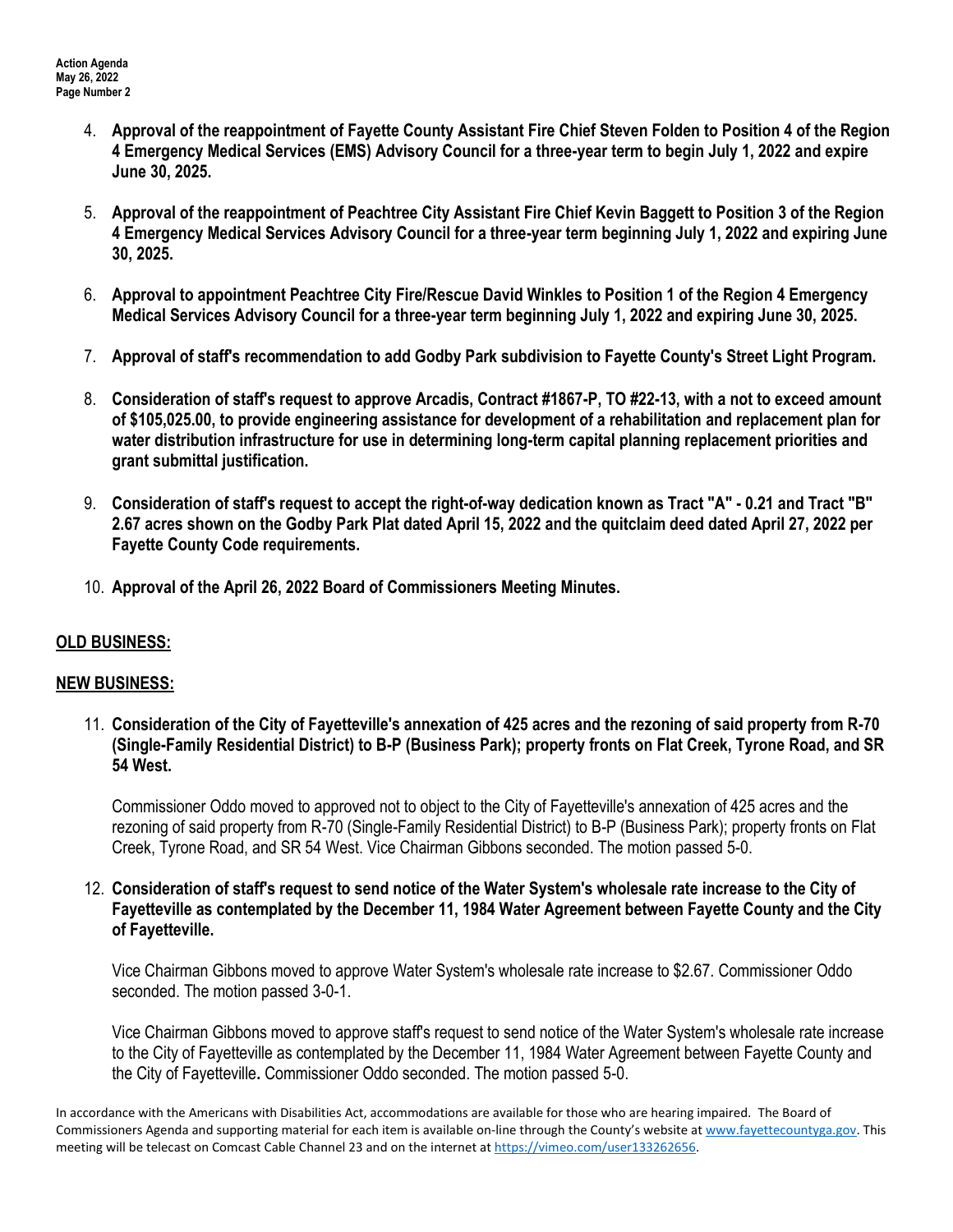### 13. **Consideration of a right-of-way conveyance to the City of Peachtree City for the western portion of TDK Boulevard, west of the water treatment plant to the south of the cul-de-sac.**

Commissioner Oddo moved to approve right-of-way conveyance to the City of Peachtree City for the western portion of TDK Boulevard, west of the water treatment plant to the south of the cul-de-sac. Chairman Hearn seconded. The motion passed 5-0.

## **ADMINISTRATOR'S REPORTS:**

- **A. Contract #1932-P: Debris Clearing, Removal & Disposal Renewal 1**
- **B. Contract #1933-P: Debris Monitor Renewal 1**
- **C. Contract #2089-A: Utility Locates**
- **D. Contract #1431-P: Transportation Engineer of Record Task Order #50: Fire & EMS Training Facility Change Order 1: Construction Staking Services for Access Road Re-alignment**

# **ATTORNEY'S REPORTS:**

**Notice of Executive Session**: County Attorney Dennis Davenport stated that there were two items for Executive Session. One item involving real estate acquisition and the review of the Executive Session minutes for April 14, 2022.

## **COMMISSIONERS' REPORTS:**

Commissioner Oddo, Commissioner Rousseau, and Commissioner Maxwell made comments.

## **EXECUTIVE SESSION:**

**One item involving real estate acquisition and the review of the Executive Session minutes for April 14, 2022.** Commissioner Rousseau moved to go into Executive Session. Vice Chairman Gibbons seconded. The motion passed 5-0.

The Board recessed into Executive Session at 8:28:33 p.m. and returned to Official Session at 8:34 p.m.

**Return to Official Session and Approval to Sign the Executive Session Affidavit**: Commissioner Oddo moved to return to Official Session and for the Chairman to sign the Executive Session Affidavit. Vice Chairman Gibbons seconded the motion. The motion passed 5-0.

**Executive Session Minutes**: Commissioner Oddo moved to approve the April 14, 2022 Executive Session Minutes. Vice Chairman Gibbons seconded. The motion passed 5-0.

## **ADJOURNMENT:**

Vice Chairman Gibbons moved to adjourn the May 26, 2022 Board of Commissioners meeting. Commissioner Oddo seconded the motion. The motion passed 5-0.

The May 26, 2022 Board of Commissioners meeting adjourned at 8:35 p.m.

In accordance with the Americans with Disabilities Act, accommodations are available for those who are hearing impaired. The Board of Commissioners Agenda and supporting material for each item is available on-line through the County's website at [www.fayettecountyga.gov.](http://www.fayettecountyga.gov/) This meeting will be telecast on Comcast Cable Channel 23 and on the internet at [https://vimeo.com/user133262656.](https://vimeo.com/user133262656)